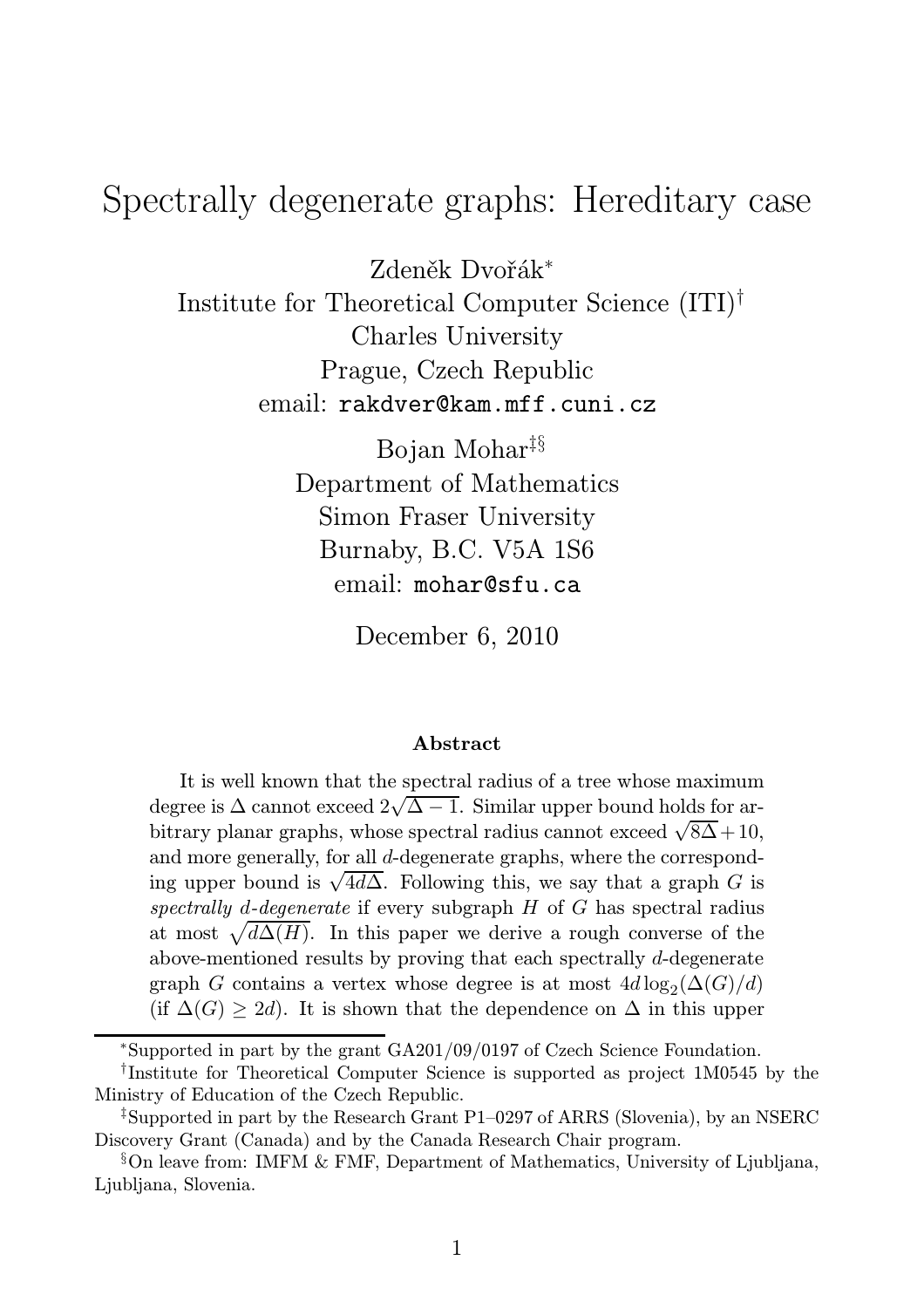bound cannot be eliminated, as long as the dependence on  $d$  is subexponential. It is also proved that the problem of deciding if a graph is spectrally d-degenerate is co-NP-complete.

## 1 Introduction

All graphs in this paper are finite and *simple*, i.e. no loops or multiple edges are allowed. We use standard terminology and notation. We denote by  $\Delta(G)$ and  $\delta(G)$  the maximum and the minimum degree of G, respectively. If H is a subgraph of G, we write  $H \subseteq G$ . For a graph G, let  $\rho(G)$  denote its *spectral radius*, the largest eigenvalue of the adjacency matrix of G. More generally, if M is a square matrix, the spectral radius of M, denoted by  $\rho(M)$ , is the maximum modulus  $|\lambda|$  taken over all eigenvalues  $\lambda$  of M.

If T is a tree, then it is a subgraph of the infinite  $\Delta(T)$ -regular tree. This observation implies that the spectral radius of T is at most  $2\sqrt{\Delta(T)} - 1$ . Similar bounds have been obtained for arbitrary planar graphs and for graphs of bounded genus [7]. In particular, the following result holds.

Theorem 1.1 (Dvořák and Mohar [7]). *If* G *is a planar graph, then*

$$
\rho(G)\leq \sqrt{8\Delta(G)}+10.
$$

The proof in [7] uses the fact that the edges of every planar graph G can be partitioned into two trees of maximum degree at most  $\Delta(G)/2$  and a graph whose degree is bounded by a small constant. Similar bound was obtained earlier by Cao and Vince [3].

Whenever a result can be proved for tree-like graphs and for graphs of bounded genus, it is natural to ask if it can be extended to a more general setting of minor-closed families. Indeed, this is possible also in our case, and a result of Hayes [10] (see Theorem 1.2 below) goes even further.

A graph is said to be d*-degenerate* if every subgraph of G has a vertex whose degree is at most  $d$ . This condition is equivalent to the requirement that G can be reduced to the empty graph by successively removing vertices whose degree is at most  $d$ .

A requirement that is similar to degeneracy is existence of an orientation of the edges of G such that each vertex has indegree at most  $d$ . Every such graph is easily seen to be 2d-degenerate, and conversely, every d-degenerate graph has an orientation with maximum indegree d.

Theorem 1.2 (Hayes [10]). *Any graph* G *that has an orientation with maximum indegree* d *(hence also any* d-degenerate graph) and with  $\Delta = \Delta(G) \geq$ 2d *satisfies*

$$
\rho(G) \le 2\sqrt{d(\Delta - d)}.
$$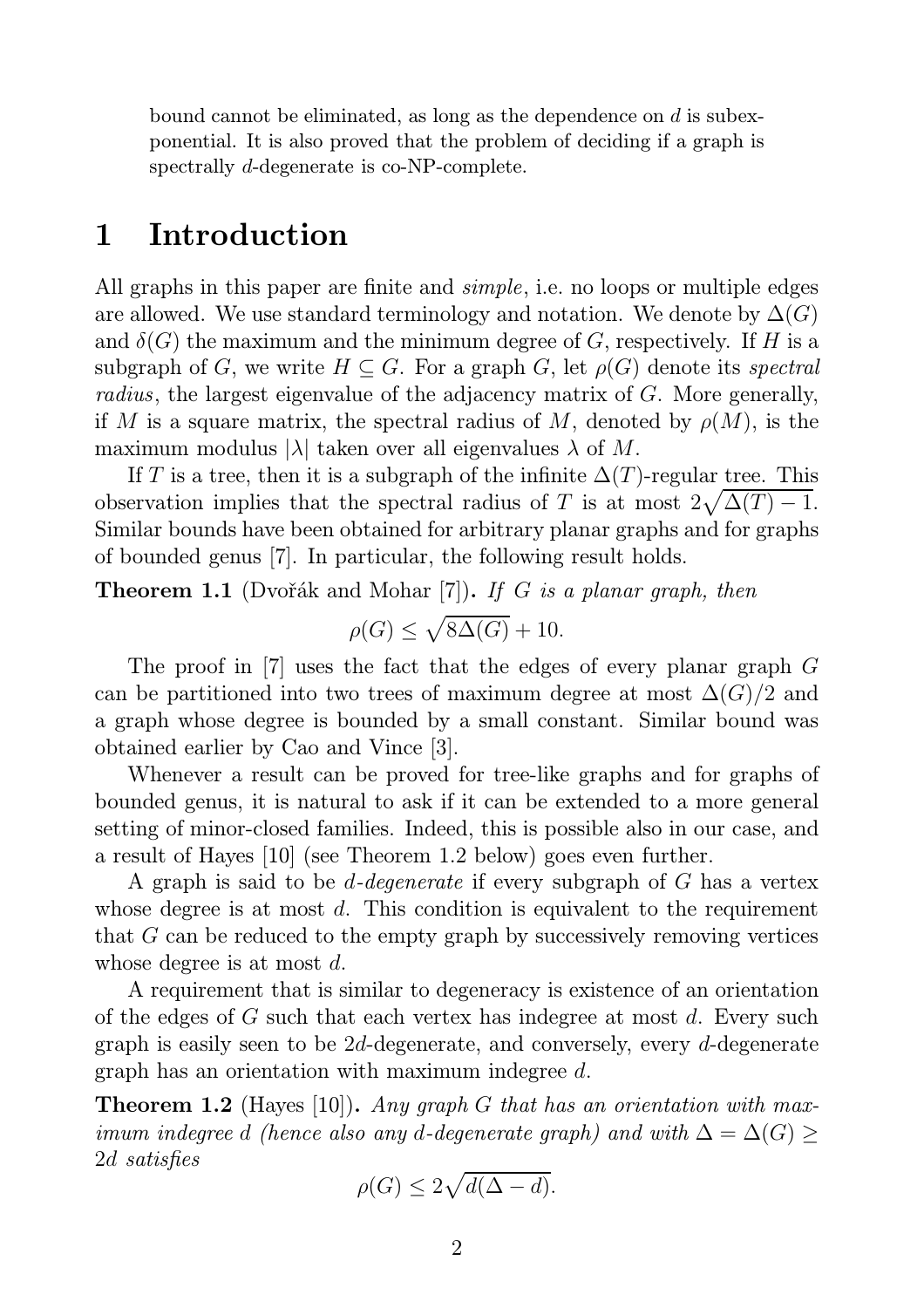It is well-known that each planar graph G has an orientation with maximum indegree 3. Theorem 1.2 thus implies that  $\rho(G) \leq \sqrt{12(\Delta - 3)}$ , which is slightly weaker than the bound of Theorem 1.1 (for large  $\Delta$ ).

The above results suggest the following definitions. We say that a graph G is *spectrally* d*-degenerate* if every subgraph H of G has spectral radius at most  $\sqrt{d\Delta(H)}$ . Hayes' Theorem 1.2 shows that d-degenerate graphs are spectrally 4d-degenerate: The implication is clear for graphs G of maximum degree at least 2d. On the other hand, if  $\Delta(G) \leq 2d$ , then  $\rho(G) \leq \Delta(G) \leq \sqrt{2d\Delta(G)}$ . The main result of this paper is a rough converse of this statement:

Theorem 1.3. *If* G *is a spectrally* d*-degenerate graph, then it contains a vertex whose degree is at most*  $\max\{4d, 4d \log_2(\Delta(G)/d)\}.$ 

The proof is given in Section 3. If it weren't for the annoying factor of log( $\Delta$ ), this would imply  $f(d)$ -degeneracy, which was our initial hope. However, in Section 4 we construct examples showing that the ratio between degeneracy and spectral degeneracy may be as large as (almost) log log  $\Delta(G)$ .

In the last section, we consider computational complexity questions related to spectral degeneracy. First we prove that for every integer  $d \geq 3$ , it is NP-hard to decide if the spectral degeneracy of a given graph  $G$  of maximum degree  $d + 1$  is at least d. Next we show that the problem of deciding if a graph is spectrally d-degenerate is co-NP-complete.

## 2 Spectral radius

We refer to [1, 6, 9] for basic results about the spectra of finite graphs and to [11] for results concerning the spectral radius of (nonnegative) matrices. Let us review only the most basic facts that will be used in this paper. The spectral radius is monotone and subadditive. Formally this is stated in the following lemma.

**Lemma 2.1.** (a) *If*  $H \subseteq G$ *, then*  $\rho(H) \leq \rho(G)$ *.* (b) *If*  $G = K \cup L$ *, then*  $\rho(G) \leq \rho(K) + \rho(L)$ *.* 

Application of Lemma 2.1(a) to the subgraph of G consisting of a vertex of degree  $\Delta(G)$  together with all its incident edges gives a lower bound on the spectral radius in terms of the maximum degree.

## Lemma 2.2.  $\sqrt{\Delta(G)} \leq \rho(G) \leq \Delta(G)$ .

A partition  $V(G) = V_1 \cup \cdots \cup V_k$  of the vertex set of G is called an *equitable partition* if for every  $i, j \in \{1, ..., k\}$ , there exists an integer  $b_{ij}$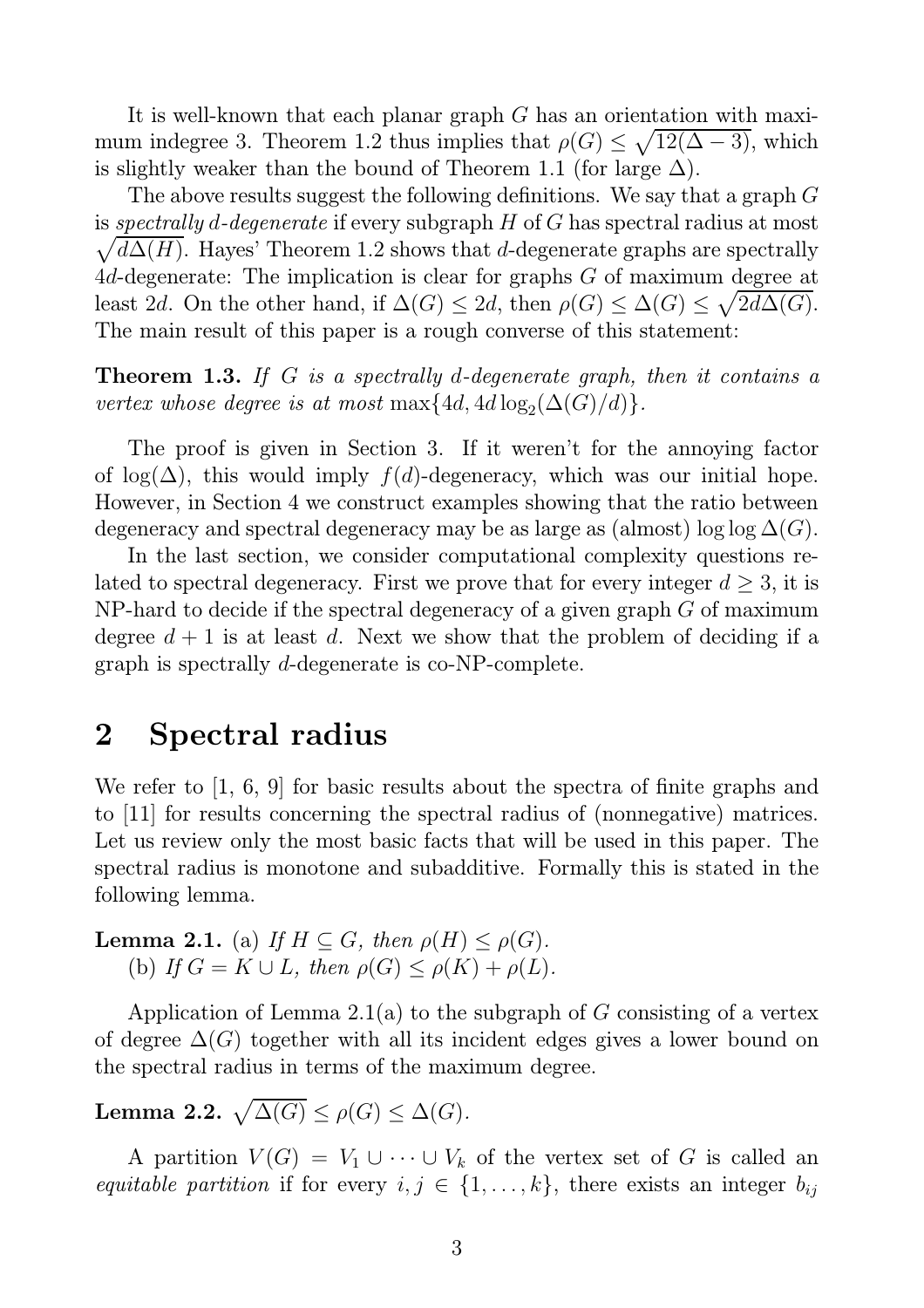such that every vertex  $v \in V_i$  has precisely  $b_{ij}$  neighbors in  $V_j$ . The  $k \times k$ matrix  $B = [b_{ij}]$  is called the *quotient adjacency matrix* of G corresponding to this equitable partition.

Lemma 2.3. *Let* B *be the quotient adjacency matrix corresponding to an equitable partition of* G*. Then every eigenvalue of* B *is also an eigenvalue of*  $G$ *, and*  $\rho(G) = \rho(B)$ *.* 

*Proof.* The first claim is well known (see [9] for details). To prove it, one just lifts an eigenvector y of B to an eigenvector x of G by setting  $x_v = y_i$ if  $v \in V_i$ . By the Perron-Frobenius Theorem, the eigenvector corresponding to the largest eigenvalue of  $B$  is positive (if  $G$  is connected, which we may assume), so its lift is also a positive eigenvector of G. This easily implies (by using the Perron-Frobenius Theorem and orthogonality of eigenvectors of G) that this is the eigenvector corresponding to the largest eigenvalue of G. Thus,  $\rho(G) = \rho(B)$ .  $\Box$ 

We will need an extension of Lemma 2.3. As above, let  $V(G) = V_1 \cup \cdots \cup V_k$ be a partition of  $V(G)$ , and let  $n_i = |V_i|, 1 \leq i \leq k$ . For every  $i, j \in$  $\{1,\ldots,k\}$ , let  $e_{ij}$  denote the number of ordered pairs  $(u, v)$  such that  $u \in V_i$ ,  $v \in V_j$  and  $uv \in E(G)$ , i.e.  $e_{ij}$  is the number of edges between  $V_i$  and  $V_j$  if  $i \neq j$ , and is twice the number of edges between the vertices in  $V_i$  if  $i = j$ . Let  $b_{ij} = e_{ij}/n_i$  and let  $B = [b_{ij}]$  be the corresponding  $k \times k$  matrix. This is a generalization from equitable to general partitions, so we say that  $B$  is the quotient adjacency matrix of G also in this case. If a matrix  $B' = [b'_{ij}]_{i,j}^k$  $i,j=1$ satisfies  $0 \leq b'_{ij} \leq b_{ij}$  for every pair i, j, then we say that B' is a quotient *sub-adjacency matrix* for the partition  $V_1 \cup \cdots \cup V_k$ .

Lemma 2.4. *If* B′ *is a quotient sub-adjacency matrix corresponding to a partition of*  $V(G)$ *, then*  $\rho(G) \geq \rho(B')$ *.* 

*Proof.* By the monotonicity of the spectral radius,  $\rho(B') \leq \rho(B)$ , where B is the quotient adjacency matrix. So we may assume that  $B' = B$ . The matrix  $B$  is element-wise non-negative. By the Perron-Frobenius Theorem, its spectral radius  $\rho(B)$  is equal to the largest eigenvalue of B (which is real and positive) and the corresponding eigenvector  $y$  is non-negative. Let us define the vector  $f \in \mathbb{R}^{V(G)}$  by setting  $f_v = y_i$  if  $v \in V_i$ . Then

$$
||f||^2 = \sum_{v \in V(G)} f_v^2 = \sum_{i=1}^k n_i y_i^2.
$$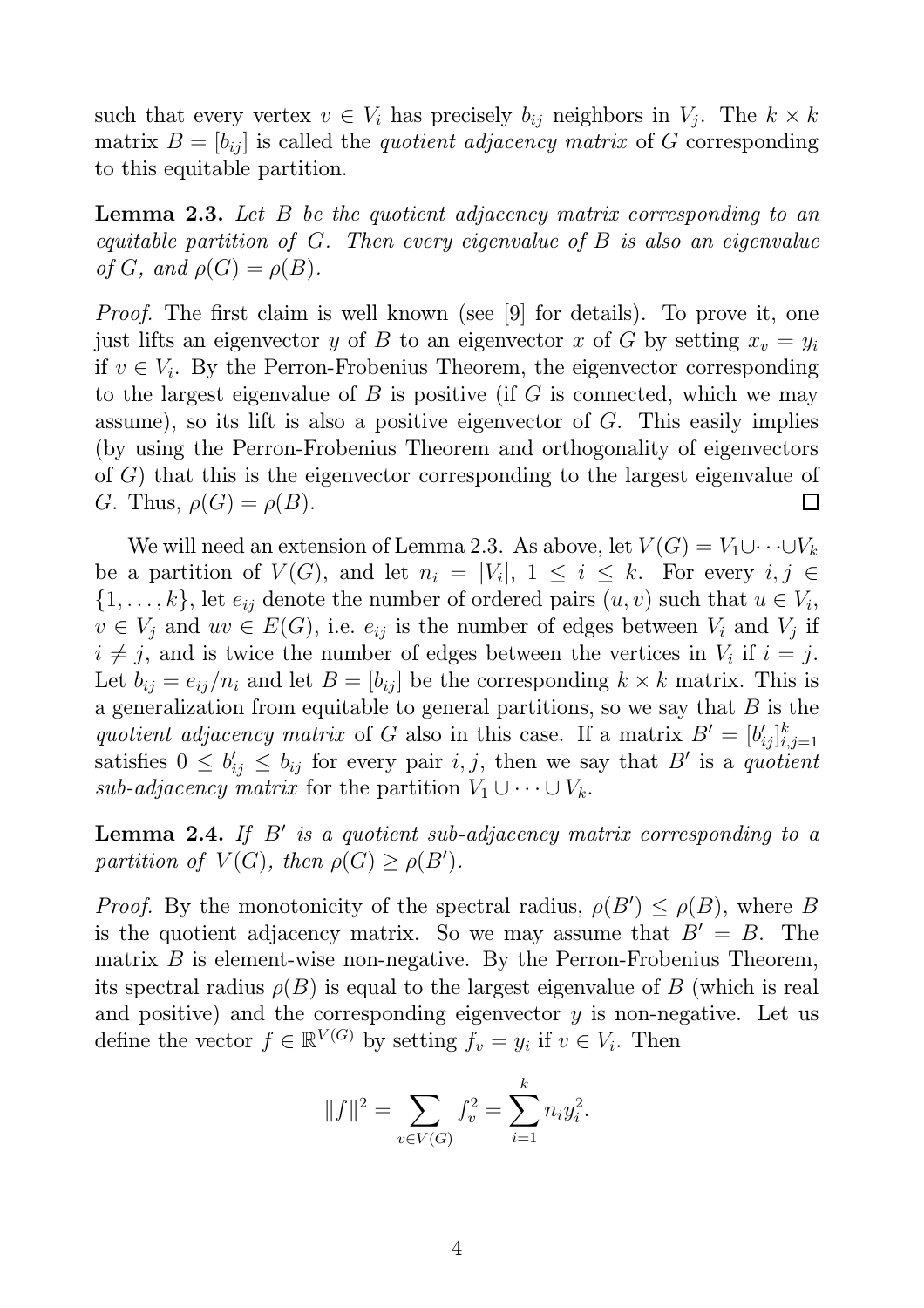Also,

$$
\langle f|Af \rangle = 2 \sum_{uv \in E(H)} f_u f_v
$$
  
= 
$$
\sum_{i=1}^k \sum_{j=1}^k e_{ij} y_i y_j
$$
  
= 
$$
\sum_{i=1}^k n_i y_i \sum_{j=1}^k b_{ij} y_j
$$
  
= 
$$
\rho(B) \sum_{i=1}^k n_i y_i^2
$$
  
= 
$$
\rho(B) ||f||^2.
$$

Since the matrix A is symmetric,  $\rho(A)$  is equal to the numerical radius of A. Thus, it follows from the above calculations that  $\rho(G) \geq \frac{\langle f|Af\rangle}{\|f\|^2}$  $\frac{f(Af)}{\|f\|^2} = \rho(B),$ which we were to prove.

# 3 Spectrally degenerate graphs are nearly degenerate

In this section we prove our main result, Theorem 1.3. For convenience we state it again (in a slightly different form).

**Theorem 3.1.** Let  $G_0$  be a spectrally d-degenerate graph with  $r = \delta(G_0)$  $4d.$  Then  $r \leq 4d \log_2(\Delta(G_0)/d)$ .

*Proof.* Suppose for a contradiction that  $r > 4d \log(\Delta(G_0)/d) \geq 4d$ . Let G be a subgraph of  $G_0$  obtained by successively deleting edges xy for which  $deg(x) \geq deg(y) > r$ , as long as possible. Then G has the following properties:

- (a)  $\delta(G) = r > 4d \log(\Delta(G_0)/d) \geq 4d \log(\Delta(G)/d).$
- (b)  $G$  is spectrally d-degenerate.
- (c) The set of vertices of G whose degree is bigger than  $r$  is an independent vertex set in G.

Our goal is to prove that  $r \leq 4d \log(\Delta(G)/d)$ . This will contradict (a) and henceforth prove the theorem.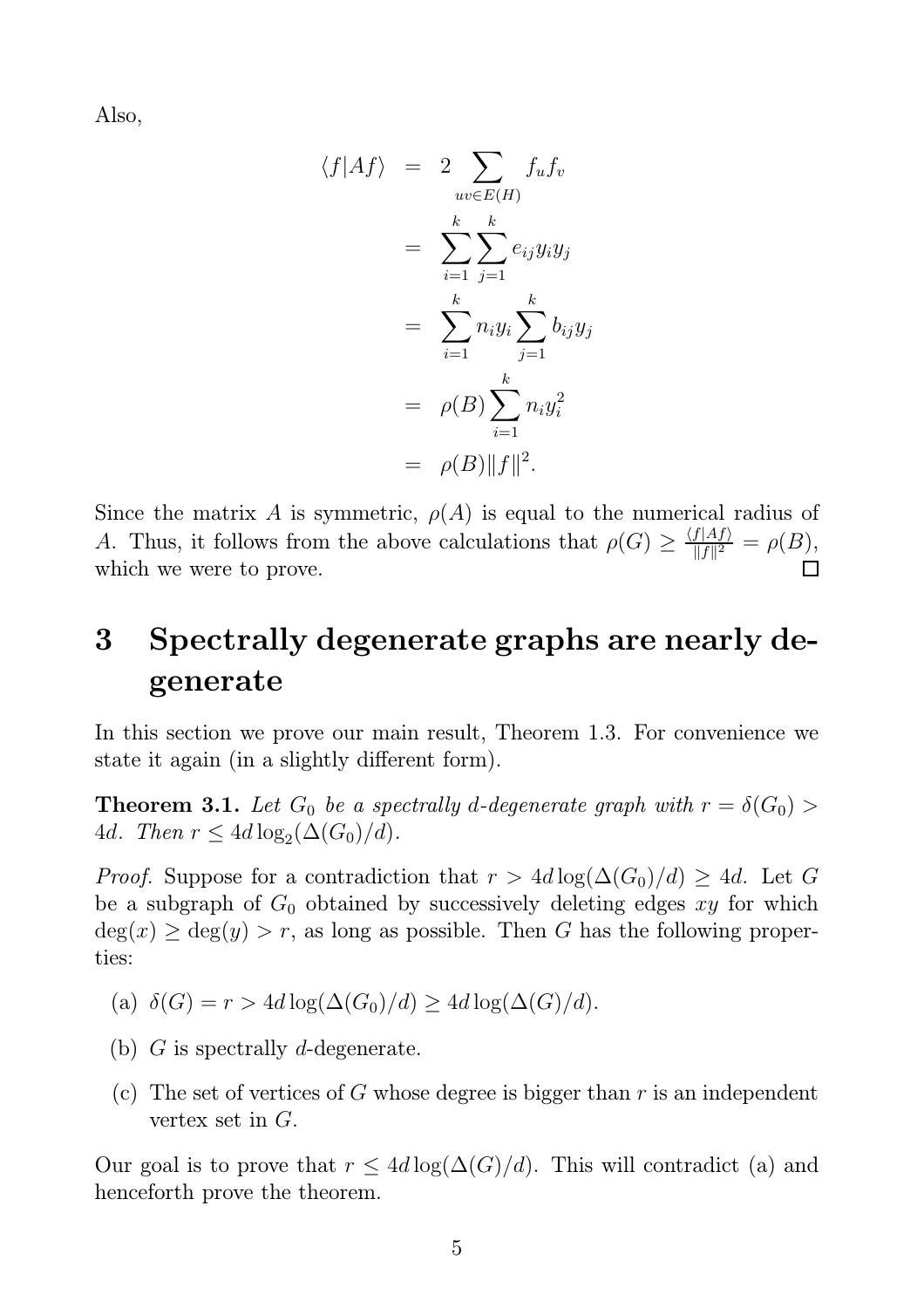Let us consider the vertex partition into the following vertex sets:

$$
V_0 = \{ v \in V(G) \mid \deg_G(v) = r \},\
$$

and for  $i = 1, \ldots, l$ ,

$$
V_i = \{ v \in V(G) \mid 2^{i-1}r < \deg_G(v) \le 2^i r \},
$$

where  $l = \lceil \log(\Delta(G)/r) \rceil \leq \log(\Delta(G)/d)$ . Let  $B = [b_{ij}]_{i,j=0}^l$  be the quotient adjacency matrix for the partition  $V_0, V_1, \ldots, V_l$  of  $V(G)$ . Since all vertices in  $V_0$  have the same degree r, it follows from the definitions of the entries of B that  $r = \sum_{i=0}^{l} b_{0i}$ . Thus it suffices to estimate the entries  $b_{0i}$  in order to bound  $r$ .

For  $i = 0$ , let  $H \subseteq G$  be the induced subgraph of G on  $V_0$ . Since G is spectrally d-degenerate, we have that  $\rho(H) \leq \sqrt{d\Delta(H)} \leq \sqrt{dr} \leq \sqrt{r^2/4} =$ r  $\frac{r}{2}$ . On the other hand, since H has average degree  $b_{00}$ , we have  $\rho(H) \ge b_{00}$ . Thus,  $b_{00} \leq \frac{r}{2}$  $\frac{r}{2}$ . This shows that  $\sum_{i=1}^{l} b_{0i} = r - b_{00} \ge r/2$ , and thus it suffices to prove that

$$
\sum_{i=1}^{l} b_{0i} \le 2d \log(\Delta(G)/d). \tag{1}
$$

From now on we let  $B'$  be the matrix obtained from  $B$  by setting the entry  $b'_{00}$  to be 0. This is the quotient adjacency matrix of the subgraph  $G'$ of G obtained by removing edges between pairs of vertices in  $V_0$ .

We shall now prove that

$$
\sum_{i=1}^{t} 2^{i-1} b_{0i} \le 2^t d \tag{2}
$$

for every  $t = 1, \ldots, l$ . Let us consider the subgraph  $G_t$  of  $G'$  induced on  $V_0 \cup V_1 \cup \cdots \cup V_t$  and the corresponding matrix

$$
B_t = \begin{bmatrix} 0 & b_{01} & \dots & b_{0t} \\ r & 0 & \dots & 0 \\ 2r & 0 & \dots & 0 \\ 4r & 0 & \dots & 0 \\ \vdots & \vdots & \ddots & \vdots \\ 2^{t-1}r & 0 & \dots & 0 \end{bmatrix}
$$

Let us observe that the entries  $2^{i-1}r$   $(i = 1, \ldots, t)$  in the first column of  $B_t$ are smaller than the corresponding entries in  $B'$  because every vertex in  $V_i$ has degree more than  $2^{i-1}r$ . Therefore,  $B_t$  is a quotient sub-adjacency matrix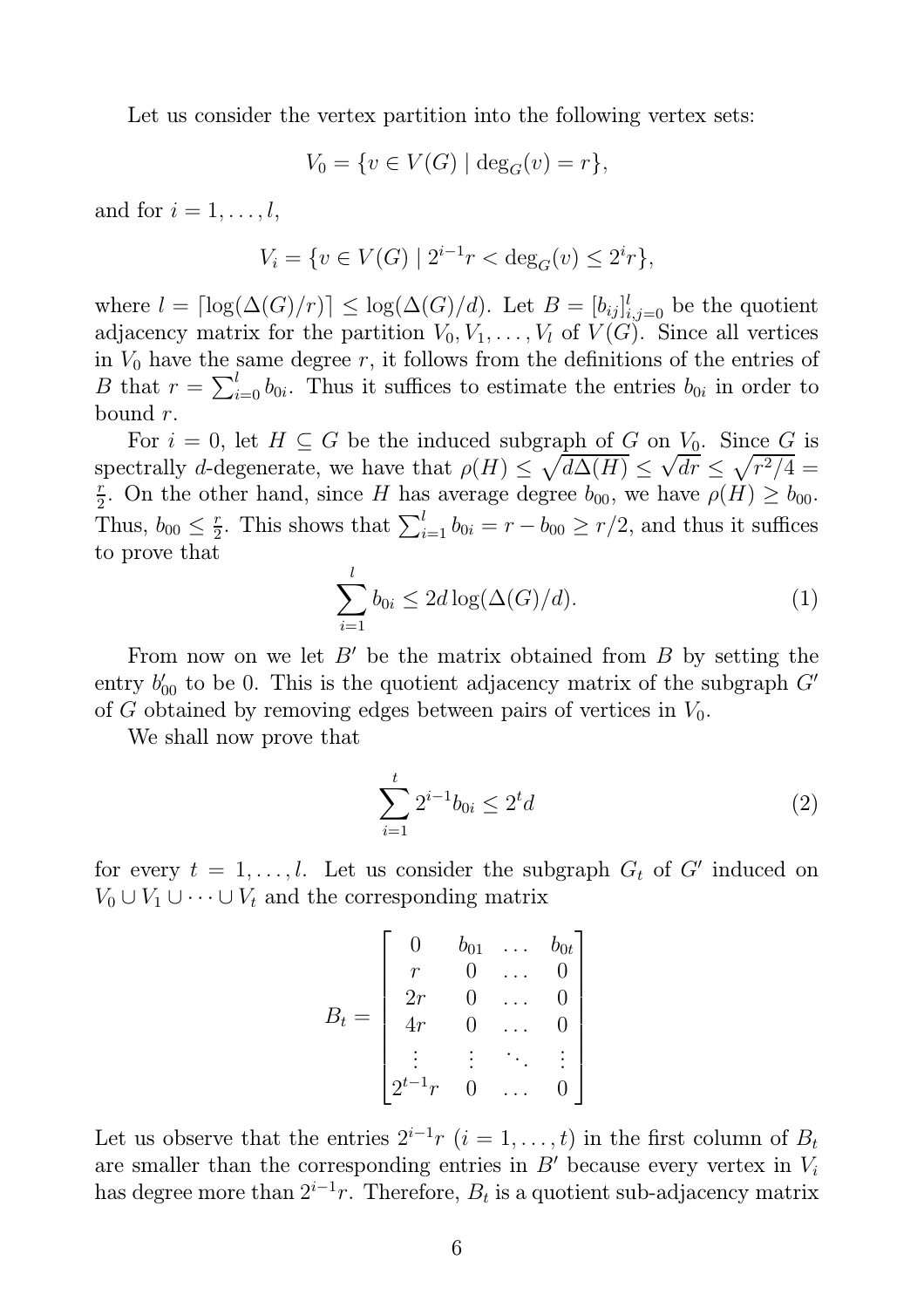for the subgraph  $G_t$ . By expanding the determinant of the matrix  $\lambda I - B_t$ , it is easy to see that

$$
\rho(B_t)^2 = \sum_{i=1}^t 2^{i-1} r b_{0i}.
$$
\n(3)

Using Lemma 2.4 and the fact that  $G_t$  is spectrally d-degenerate, we see that  $\rho(B_t)^2 \leq \rho(G_t)^2 \leq d \cdot 2^t r$ . This inequality combined with (3) implies (2).

We shall now prove by induction on s that

$$
\sum_{i=1}^{s} b_{0i} \le (s+1)d
$$
 (4)

for every  $s = 1, \ldots, l$ . For  $s = 1$ , this is the same as the inequality (2) taken for  $t = 1$ . For  $s \geq 2$ , we apply inequalities (2) to get the following estimates:

$$
2^{s-t} \sum_{i=1}^{t} 2^{i-1} b_{0i} \le 2^s d \tag{5}
$$

and henceforth

$$
\sum_{t=1}^{s} 2^{s-t} \sum_{i=1}^{t} 2^{i-1} b_{0i} \le s \cdot 2^s d. \tag{6}
$$

Finally, inequality (5) (taken with  $t = s$ ) and (6) imply:

$$
2^{s} \sum_{i=1}^{s} b_{0i} = \sum_{i=1}^{s} \left( 2^{i-1} + \sum_{j=i}^{s} 2^{j-1} \right) b_{0i}
$$
  
= 
$$
\sum_{i=1}^{s} 2^{i-1} b_{0i} + \sum_{t=1}^{s} 2^{s-t} \sum_{i=1}^{t} 2^{i-1} b_{0i}
$$
  

$$
\leq 2^{s} d + s \cdot 2^{s} d = 2^{s} (s+1) d.
$$

This proves (4). For  $s = l$ , this implies (1) and completes the proof of the  $\Box$ theorem.

### 4 A lower bound

In this section we show that the log( $\Delta$ ) factor in the bound given by Theorem 1.3 cannot be eliminated entirely.

Let  $\alpha \in \mathbb{R}_+$ . We say that a graph G is  $\alpha$ -log-sparse, shortly  $\alpha$ -LS, if every subgraph H of G has average degree at most  $\alpha \log(\Delta(H))$ . Observe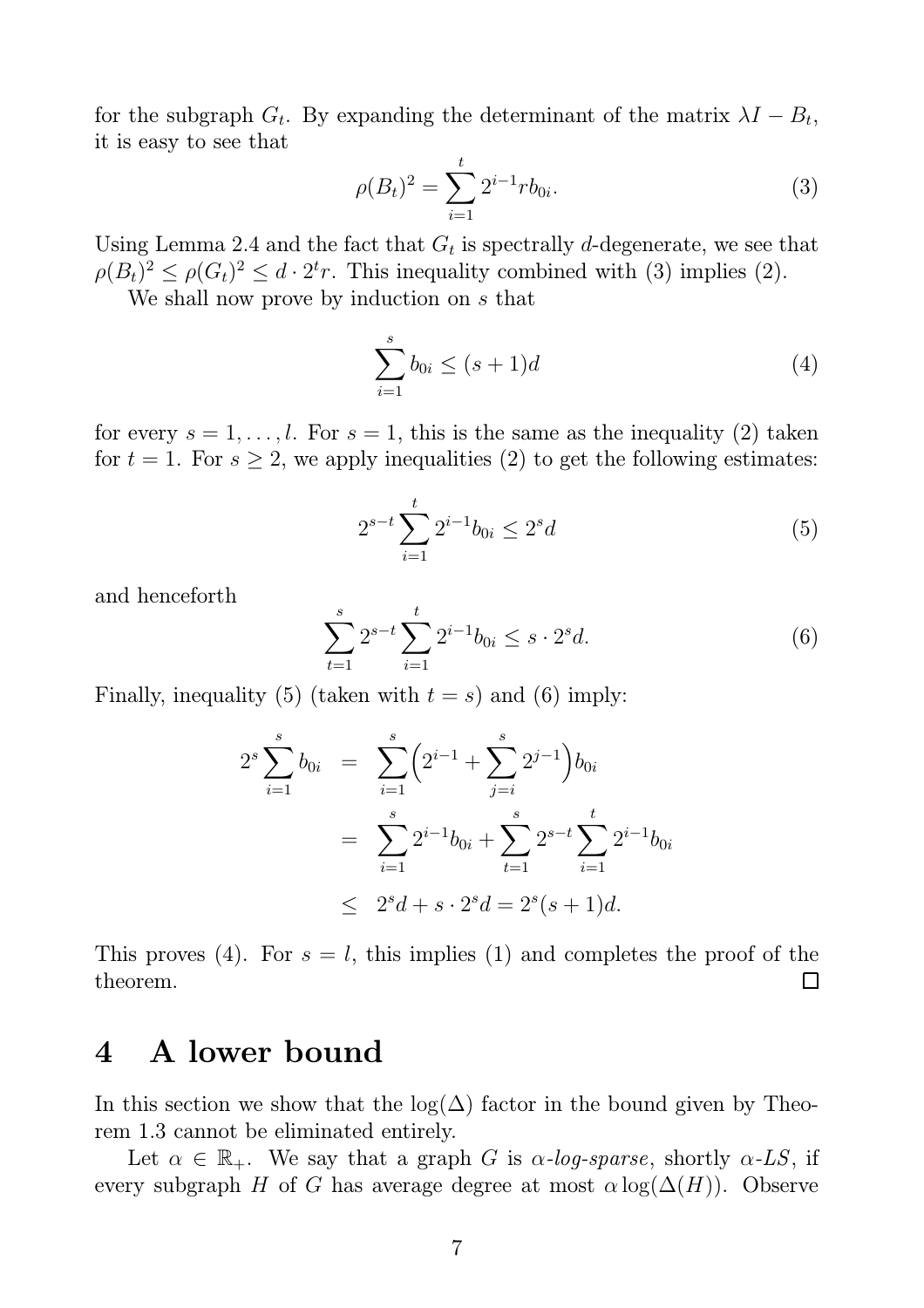that being  $\alpha$ -LS is a hereditary property and that every  $\alpha$ -LS graph G is  $\alpha$  log( $\Delta(G)$ )-degenerate.

Pyber, Rödl, and Szemerédi [13, Theorem 2] proved that there exists a constant  $\alpha_0$  such that every graph G with average degree at least  $\alpha_0 \log(\Delta(G))$ contains a 3-regular subgraph. On the other hand, they proved in the same paper [13] that there exists a constant  $\beta > 0$  such that for each  $n \geq 1$ , there is a bipartite graph of order n with average degree at least  $\beta \log \log n$  which does not contain any 3-regular subgraph (and is hence  $\alpha_0$ -LS). These results establish the following.

**Theorem 4.1** ([13]). *There exist constants*  $\alpha_0, \beta_0 > 0$  *such that for every integer*  $\tau > 1$  *there exists a bipartite graph* G *with bipartition*  $V(G) = A \cup B$ *with the following properties:*

- (a) G is  $\alpha_0$ -LS.
- (b)  $|A| \geq |B|$  *and every vertex in* A *has degree*  $\tau$ *.*
- (c)  $\beta_0 \log \log |A| < \tau$ .

We will prove that graphs of Theorem 4.1 have small spectral degeneracy. The proof will use the Chernoff inequality in the following form:

**Lemma 4.2.** Let  $X_1, \ldots, X_n$  be independent random variables, each of them *attaining value* 1 *with probability* p, and having value 0 *otherwise. Let*  $X =$  $X_1 + \cdots + X_n$ *. Then, for any*  $r > 0$ *,* 

$$
Prob[|X - np| \ge r] < \exp\left(-\frac{r^2}{2(np + r/3)}\right).
$$

We can now prove the following lemma, showing that a bipartite graph whose bipartite parts are "almost" regular cannot be log-sparse.

**Lemma 4.3.** Let  $T \geq 10$  and  $t > 0$  be integers such that

$$
6\alpha_0 \log(20T) \le t \le T.
$$

Let H be a bipartite graph of maximum degree  $\Delta \geq 2T$  with bipartition  $V(H) = A \cup B$  *satisfying the following properties:* 

- (a)  $t \leq \text{deg } v \leq T$  *for each vertex*  $v \in A$ *.*
- (b) *Each vertex*  $v \in B$  *has degree at least*  $\Delta/2$ *.*

*Then H is not*  $\alpha_0$ -*LS*.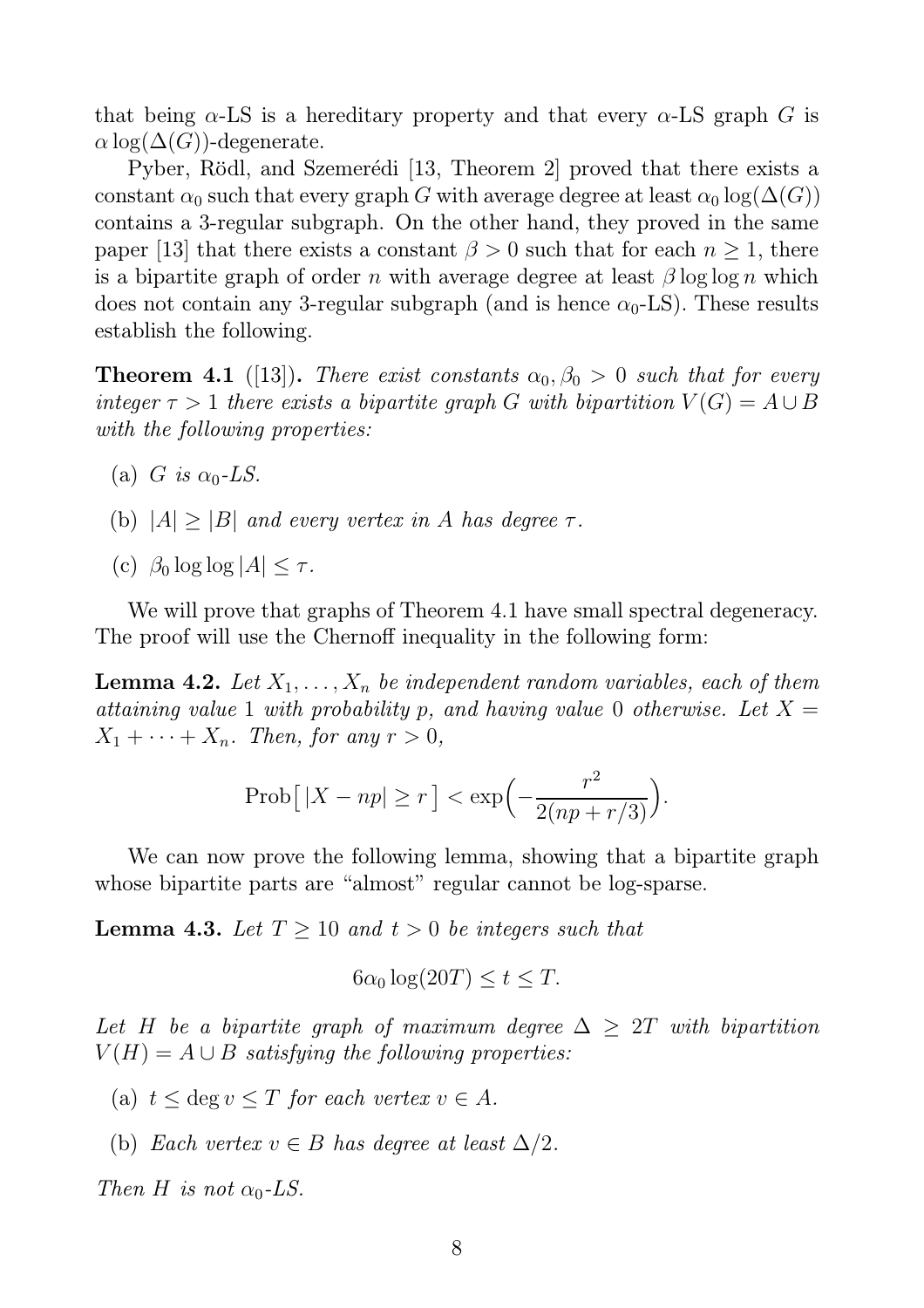*Proof.* Choose a subset A' of A by selecting each element uniformly independently with probability  $p = 2T/\Delta$ , and let H' be the subgraph of H induced by  $A' \cup B$ . The expected size of  $A'$  is  $a' = 2T|A|/\Delta$ . Note that  $T[A] \geq |E(H)| \geq |B|\Delta/2$ , thus  $a' \geq |B|$ . Furthermore,  $|A| \geq \Delta/2$ , and thus  $a' \geq T \geq 10$ . By Lemma 4.2,

$$
Prob[|A'| \le \frac{1}{2}a'] < e^{-3a'/28} < \frac{1}{2}.
$$

Consider a vertex  $v \in B$ . The expected degree of v in H' is between T and  $2T$ , and the probability that v has degree greater than  $2cT$  is less than  $e^{-cT}$  for any  $c \ge 10$ , by Lemma 4.2. Thus, the expected number of edges of  $H'$  incident with vertices of degree greater than  $20T$  is less than

$$
|B|\left(20Te^{-10T} + \sum_{i=20T}^{\infty} e^{-i/2}\right) < |B|(20T+3)e^{-10T}.
$$

By Markov's inequality, it happens with positive probability that  $H'$  has less than  $2|B|(20T+3)e^{-10T}$  edges incident with vertices of degree greater than 20T and that  $2|A'| \geq |B|$ .

Let us now fix a subgraph  $H'$  with these properties. Let  $H''$  be the graph obtained from H′ by removing the vertices of degree greater than 20T. Clearly,  $\Delta(H'') \leq 20T$ . Also,  $H''$  has at most 3|A'| vertices and more than

$$
|A'|t - 2|B|(20T + 3)e^{-10T} \ge |A'|(t - 4(20T + 3)e^{-10T}) \ge \frac{1}{2}|A'|t
$$

edges, thus the average degree of H'' is greater than  $t/6$ . Since  $t/6 \ge$  $\alpha_0 \log(20T)$ , this shows that H is not  $\alpha_0$ -LS.

**Theorem 4.4.** *Suppose that a bipartite graph* G *with bipartition*  $V(G) = AU$ B satisfies properties (a)–(c) of Theorem 4.1, where  $\tau \geq 10$  and  $6\alpha_0 \log(20\tau) \leq$ τ *. Then* G *is spectrally* d*-degenerate, where*

$$
d = 48(3 + 2\sqrt{2})\alpha_0 \log(20\tau).
$$

*Proof.* Suppose for a contradiction that H is a subgraph of G with maximum degree  $D = \Delta(H)$  whose spectral radius violates spectral d-degeneracy requirement,

$$
\rho(H) > \sqrt{dD}.\tag{7}
$$

We may assume that H is chosen so that D is minimum possible. Since  $G$ is  $\alpha_0$ -LS, the same holds for its subgraph H. In particular, H is  $\alpha_0 \log(D)$ degenerate and hence  $\rho(H) \leq 2\sqrt{\alpha_0 \log(D) \cdot D}$ . By (7) we conclude that

$$
4\alpha_0 \log(D) > d. \tag{8}
$$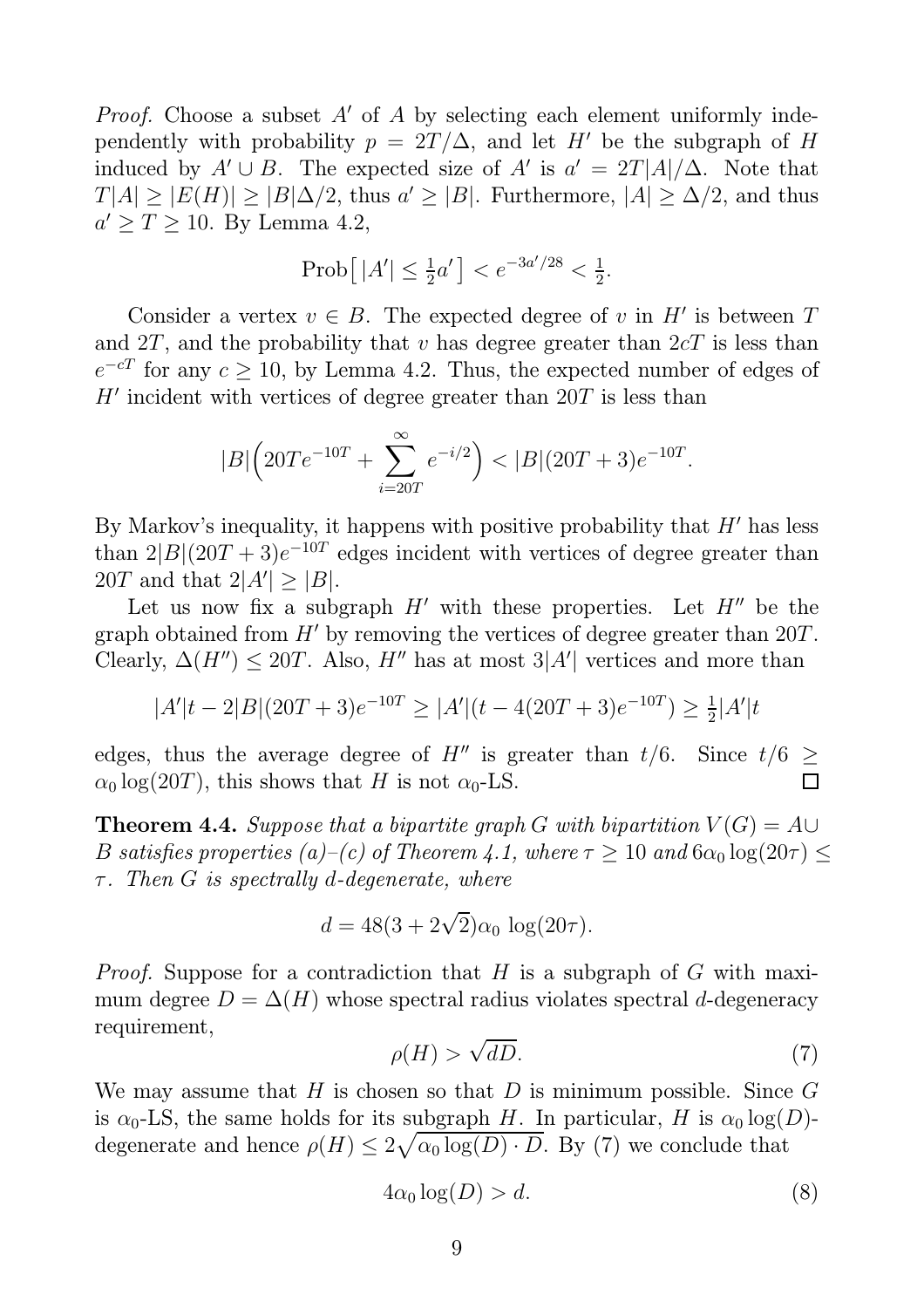This implies, in particular, that

$$
D \geq 2\tau. \tag{9}
$$

Let  $\gamma = (3 - 2\sqrt{2})/8$ . Let us partition the edges of H into three subgraphs,  $H = H_0 \cup H_1 \cup H_2$ , such that the following holds:

- (a) Each vertex in  $V(H_0) \cap B$  has degree in  $H_0$  at least  $D/2$ .
- (b) Each vertex in  $V(H_0) \cap A$  has degree in  $H_0$  at least  $\gamma d$ .
- (c)  $H_1$  is  $\gamma d$ -degenerate.
- (d)  $\Delta(H_2) \leq D/2$ .

Such a partition can be obtained as follows. Let  $H_0$  be a minimal induced subgraph of H such that  $E(H) \setminus E(H_0)$  can be partitioned into graphs  $H_1$ and  $H_2$  satisfying the conditions (c) and (d) and  $V(H_0) \cap V(H_1) \cap A = \emptyset$ . We claim that  $H_0$  satisfies (a) and (b). Indeed, suppose that  $H_0$  violates (a). Then, there exists a vertex  $v \in V(H_0) \cap B$  of degree at most  $D/2$ . Consider the graph  $H'_2$  obtained from  $H_2$  by adding all edges of  $H_0$  incident with v. Clearly,  $\Delta(H'_2) \leq D/2$ , since v has degree at most  $D/2$  and all vertices in  $A \cap V(H_2')$  have degree at most  $\tau \leq D/2$  by (9). Thus, there exists a partition of  $E(H) \setminus E(H_0 - v)$  satisfying (c) and (d), which contradicts the minimality of  $H_0$ . Similarly, suppose that  $H_0$  violates (b), so there exists  $v \in V(H_0) \cap A$ of degree at most  $\gamma d$ . Since  $V(H_0) \cap V(H_1) \cap A = \emptyset$ ,  $v \notin V(H_1)$ , and thus the graph  $H'_1$  obtained from  $H_1$  by adding all edges of  $H_0$  incident with v is  $\gamma d$ -degenerate. Furthermore,  $V(H_0 - v) \cap V(H'_1) \cap A = \emptyset$ , so we again obtain a contradiction with the minimality of  $H_0$ .

Suppose that  $H_0 \neq \emptyset$ . Then we use properties (a)–(b) of  $H_0$  and apply Lemma 4.3 to conclude that  $H_0$  is not  $\alpha_0$ -LS. This contradicts our assumption that G is  $\alpha_0$ -LS and shows that  $H_0$  must be empty.

Thus,  $H = H_1 \cup H_2$ . Since H was selected as a subgraph violating spectral degeneracy with its maximum degree smallest possible, we conclude that  $H_2$ is spectrally d-degenerate. By applying Lemma 2.1(b) and using Theorem 1.2 on  $H_1$ , we obtain

$$
\rho(H) \leq \rho(H_1) + \rho(H_2)
$$
  
\n
$$
\leq \sqrt{4\gamma d\Delta(H_1)} + \sqrt{d\Delta(H_2)}
$$
  
\n
$$
\leq \sqrt{4\gamma dD} + \sqrt{dD/2}
$$
  
\n
$$
\leq (\sqrt{4\gamma} + \sqrt{1/2})\sqrt{dD} = \sqrt{dD}.
$$

This contradicts (7) and completes our proof.

 $\Box$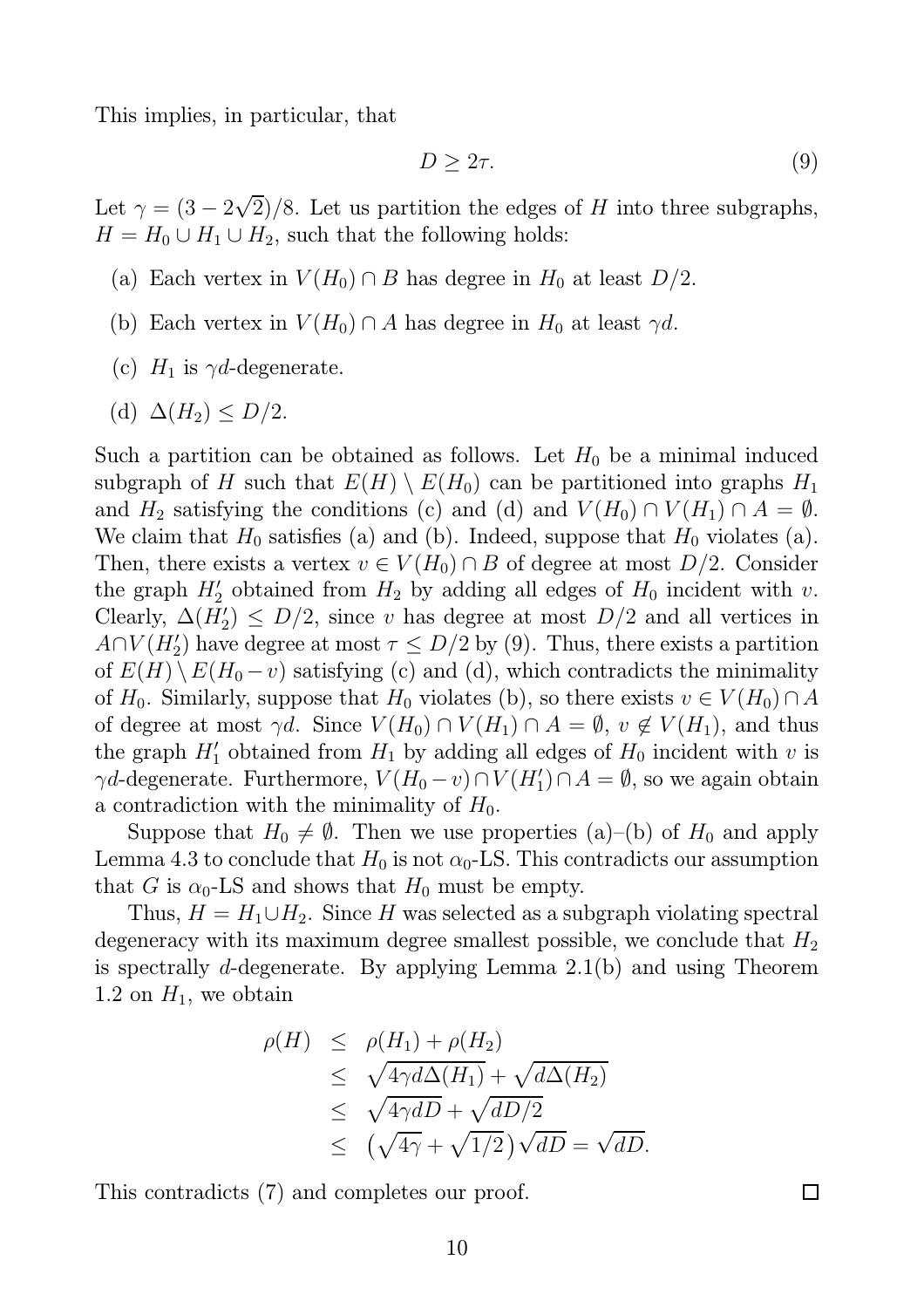By Theorem 4.1, there exist constants  $\beta$  and  $n_0$  such that we can apply Theorem 4.4 to graphs on n vertices with  $\tau \geq \beta \log \log n$ , for any  $n \geq$  $n_0$ . Then,  $d = O(\log \log \log n)$ , and thus the ratio between the degeneracy and the spectral degeneracy is at least  $\Omega(\log \log n / \log \log \log n)$  >  $\Omega(\log \log \Delta / \log \log \log \Delta).$ 

Let us however remark that this does not exclude the possibility that the degeneracy is bounded by a function of the spectral degeneracy; thus, the following problem remains open.

**Problem 1.** *Is there a function*  $f : \mathbb{R} \to \mathbb{N}$  *such that every spectrally ddegenerate graph is* f(d)*-degenerate?*

Graphs from Theorem 4.4 show that the function f in Problem 1 would need to be at least exponential.

# 5 Computational complexity remarks

Our results raise the problem of how hard it is to verify spectral degeneracy of a graph.

Spectral Degeneracy Problem INPUT: A graph  $G$  and a positive rational number  $d$ . TASK: Decide if  $G$  is spectrally  $d$ -degenerate.

Below we prove that this problem is co-NP-complete. To demonstrate this, we need some preliminary results. For a polynomial  $p(x) = \sum_{i=0}^{k} a_i x^i$  with integer coefficients, let  $a(p) = \log \max_{0 \le i \le k} |a_i|$ .

**Lemma 5.1.** Let  $p(x)$  be an integer polynomial of degree k. If  $p(u) = p(v)$ 0 and  $u \neq v$ , then  $\log |u - v| = -O(k^3(a(p) + \log k)).$ 

*Proof.* Mahler [12] proved that if y and z are two roots of a polynomial s(x) of degree d, then  $\log |y - z| = -O(-\log |D| + d \log d + da(s))$ , where D is the discriminant of s. To apply this result, we need to eliminate the roots of p with multiplicity greater than one. By Brown  $[2]$ , there exists an integer polynomial  $q(x)$  that is a greatest common divisor of  $p(x)$  and  $p'(x)$ such that  $a(q) = O(k(a(p) + \log k))$ . Let c be the leading coefficient of q and let  $r(x) = c^k p(x)/q(x)$ . Note that  $r(x)$  is an integer polynomial, all of whose roots are simple,  $r(u) = r(v) = 0$ , and  $a(r) = O(k^2(a(p) + \log k))$ . Since  $r$  is an integer polynomial with simple roots, the absolute value of its discriminant is at least 1. Using the afore-mentioned result of Mahler [12], we conclude that  $\log |u - v| = -O(k^3(a(p) + \log k)).$  $\Box$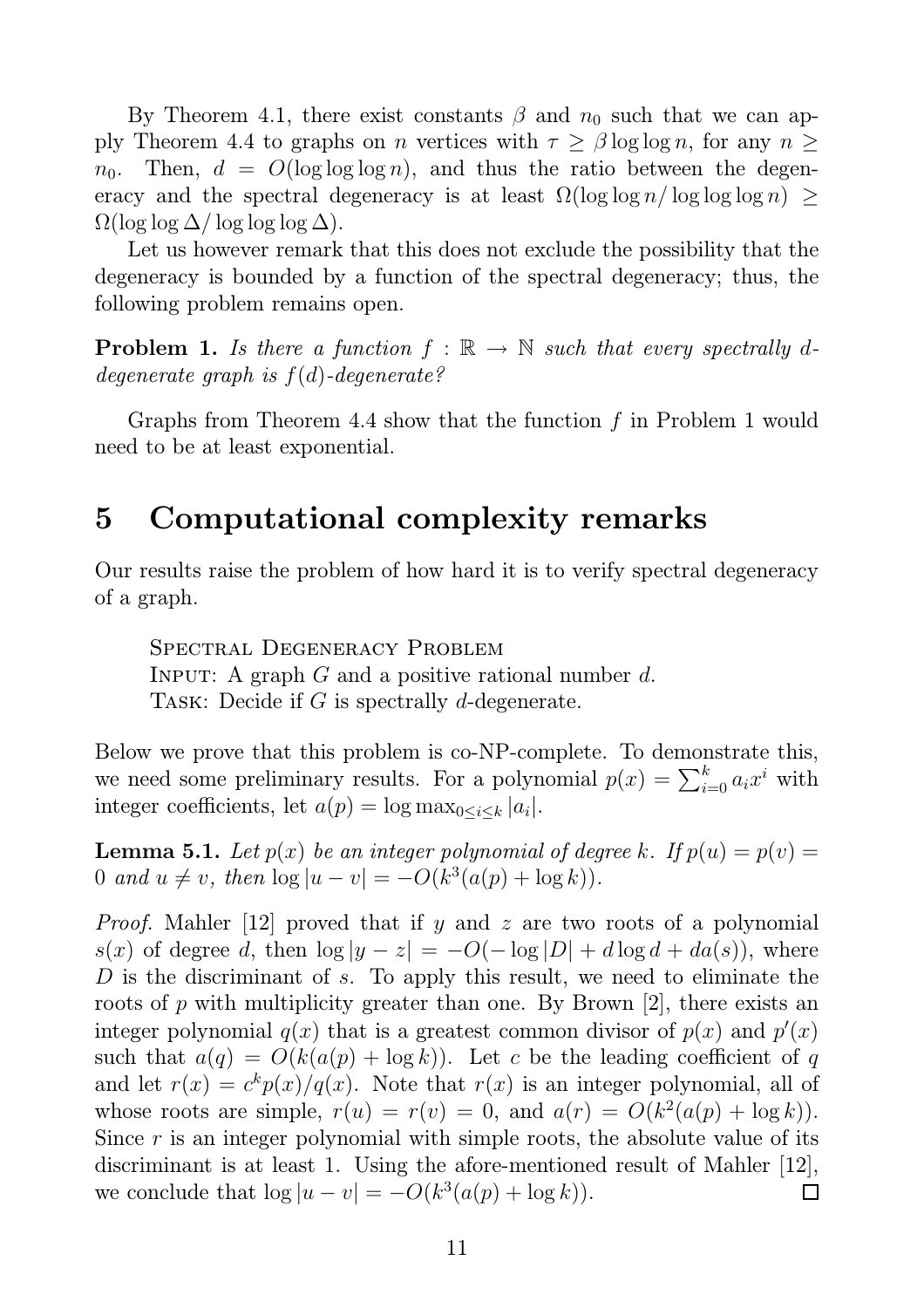Cheah and Corneil [4] showed the following.

**Theorem 5.2.** For any fixed integer  $d \geq 3$ , determining whether a graph of *maximum degree* d + 1 *has a* d*-regular subgraph is NP-complete.*

We need an estimate on the spectral radius of graphs where the vertices of maximum degree are far apart.

Lemma 5.3. *Let* G *be a graph of maximum degree* d+1 *such that the distance between every pair of vertices of degree* d + 1 *is at least three. Then*

$$
\rho(G) \le \sqrt[3]{(d+1)(d^2+1)}.
$$

*Proof.* We may assume that G is connected, since the spectral radius of a graph is the maximum of the spectral radii of its components. We use the fact that  $\rho(G) = \limsup_{n \to \infty} \sqrt[n]{c_n}$ , where  $c_n$  is the number of closed walks of length n starting at an arbitrary vertex  $v$  of  $G$ . For any vertex  $z$  of degree d + 1, G contains at most  $(d+1)[(d-1)d+(d+1)] = (d+1)(d^2+1)$  walks of length 3 starting at z, including those whose second vertex is z as well. Similarly, the number of walks of length 3 from a vertex of degree at most  $d$ is at most  $(d+1)d^2$ . We conclude that  $c_n \leq [(d+1)(d^2+1)]^{\lceil n/3 \rceil}$ , and the claim follows.  $\Box$ 

We will also use the following result which shows that the spectral radius of a connected non-regular graph of maximum degree d cannot be arbitrarily close to d.

**Lemma 5.4** (Cioabă [5]). Let G be a connected graph of maximum degree d *and with diameter* D*. If* G *has a vertex of degree less than* d*, then*

$$
\rho(G) < d - \frac{1}{D|V(G)|}.
$$

We can now proceed with examining the complexity of spectral degeneracy computation.

#### Lemma 5.5. *The* Spectral Degeneracy Problem *is in co-NP.*

*Proof.* To verify that the spectral degeneracy of G is greater than d, guess  $\sqrt{d\Delta(H)} = b$ . To prove that H has this property, first compute the characa connected subgraph H of G (on  $k \leq |V(G)|$  vertices) such that  $\rho(H)$ teristic polynomial  $p(x) = det(xI - M)$ , where M is the adjacency matrix of H. Note that the absolute value of each coefficient of  $p$  is at most  $k!$  and that  $p$  can be computed in polynomial time using, for example, Le Verrier– Faddeev's algorithm [8]. Then, we need to show that  $p$  has a real positive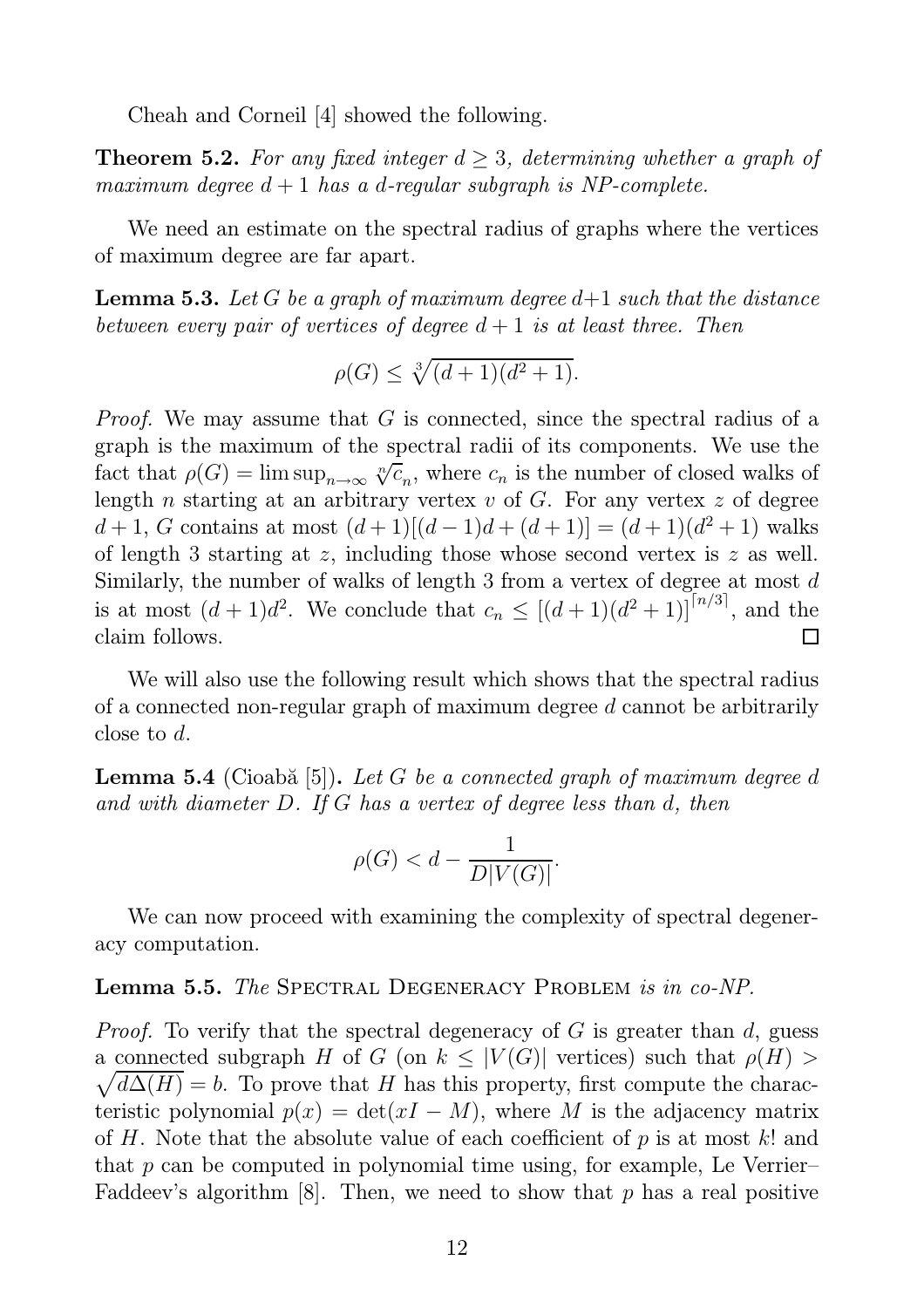root greater than b. This is the case if  $p(b) < 0$  and this condition can be verified in a polynomial time, since b is a square root of a rational number. Hence, we may assume that  $p(b) \geq 0$ . Let us recall that  $p(H)$  is a simple root of p. Hence, if  $\rho(H) > b$ , then there exists a root y of p such that  $b \leq y < \rho(H)$  and  $p(x) < 0$  when  $y < x < \rho(H)$ . To prove that  $b < \rho(H)$ , it suffices to guess a value  $x > b$  such that  $p(x) < 0$ , say any value between y and  $\rho(H)$ . By Lemma 5.1,  $\log(\rho(H) - y) = -O(k^4 \log k)$ , and thus such a number x can be expressed in polynomial space.  $\Box$ 

For the hardness part, let us first consider a related problem of deciding whether the spectral degeneracy is greater or equal to some given constant.

**Theorem 5.6.** For any fixed integer  $d \geq 3$ , verifying whether the spectral *degeneracy of a graph is at least* d *is NP-hard, even when restricted to graphs of maximum degree*  $d+1$ *.* 

*Proof.* We give a reduction from the problem of finding a d-regular subgraph in a graph G of maximum degree  $d+1$ , which is NP-hard by Theorem 5.2. Let  $G'$  be the graph obtained from G by replacing each edge uv by a graph  $G_{uv}$  created from a clique on  $d+1$  new vertices by removing an edge xy and adding the edges ux and vy. Consider a connected subgraph  $H \subseteq G'$ . If H is d-regular and  $z \in V(H)$  belongs to  $V(G_{uv}) \setminus \{u, v\}$ , then  $G_{uv} \subseteq H$ . It follows that  $G'$  contains a d-regular subgraph if and only if  $G$  contains a d-regular subgraph.

Furthermore, if  $\Delta(H) = d + 1$ , then by Lemma 5.3 we have

$$
\rho(H) \le \sqrt[3]{(d+1)(d^2+1)} < \sqrt{d\Delta(H)},
$$

and if  $\Delta(H) \leq d$ , then  $\rho(H) \leq \sqrt{d\Delta(H)}$ , where the equality holds if and only if H is d-regular. Therefore, G has a d-regular subgraph if and only if the spectral degeneracy of  $G'$  is at least d. Since the size of  $G'$  is polynomial in the size of G, this shows that deciding whether the spectral degeneracy of a graph is at least  $d$  is NP-hard.  $\Box$ 

A small variation of this analysis gives us the desired result.

Theorem 5.7. *The* Spectral Degeneracy Problem *is co-NP-complete.*

*Proof.* By Lemma 5.5, the problem is in co-NP, so it remains to exhibit a reduction from a co-NP-hard problem.

Consider the graph  $G'$  from the proof of Theorem 5.6 and its connected subgraph H. If H has maximum degree  $d+1$ , then the spectral radius of H is at most

$$
\sqrt{\sqrt[3]{\frac{(d^2+1)^2}{d+1}}\Delta(H)}
$$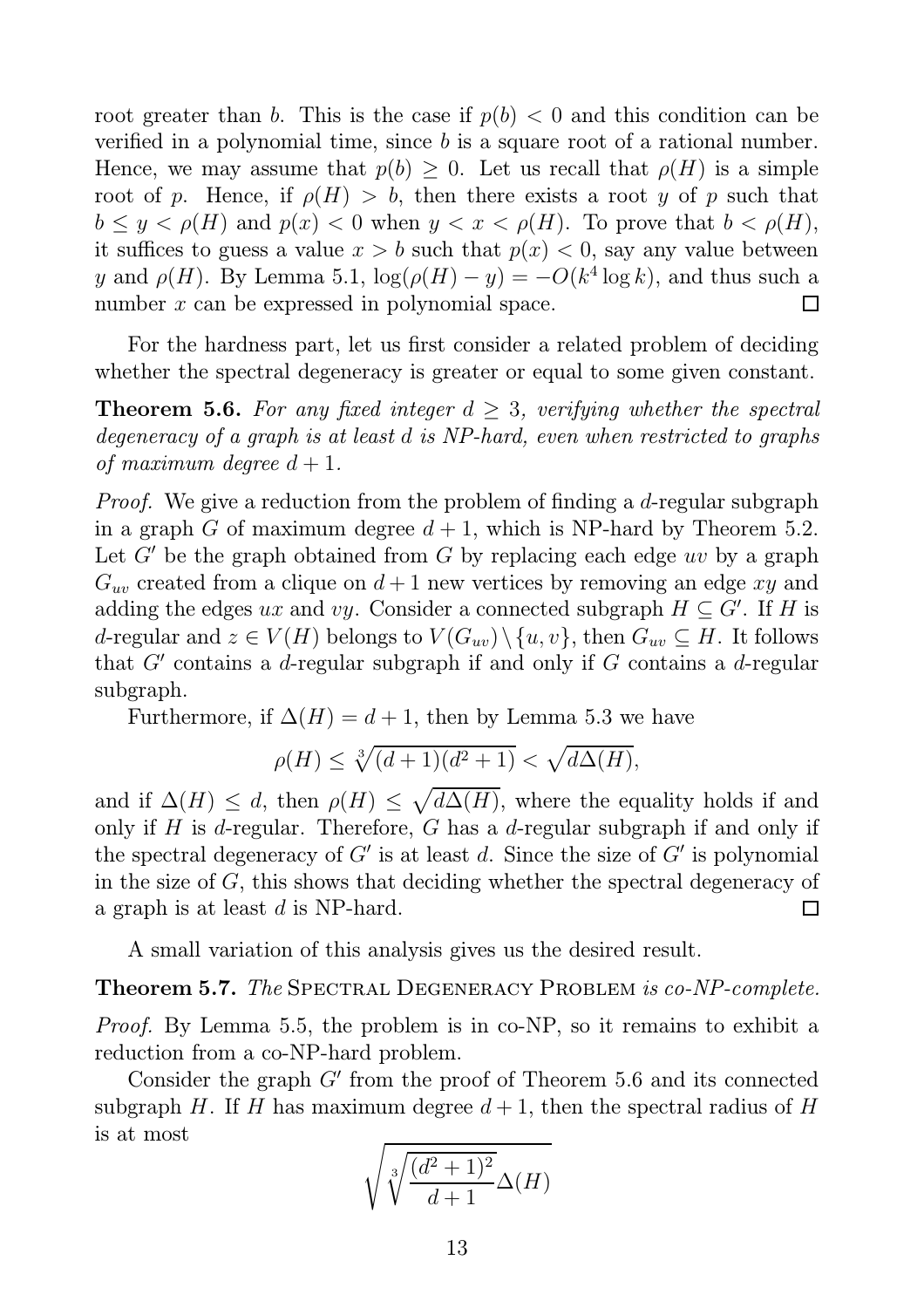by Lemma 5.3. If H has maximum degree at most  $d-1$ , then

$$
\rho(H) \le \sqrt{(d-1)\Delta(H)}.
$$

Finally, if  $\Delta(H) = d$  and H is not d-regular, then

$$
\rho(H) \le \sqrt{(d - |V(H)|^{-2})^2} \le \sqrt{(d - |V(H)|^{-2})\,\Delta(H)}
$$

by Lemma 5.4.

Let  $n = |V(G')|$ . Let b be a rational number such that

$$
\max\left\{\sqrt[3]{\frac{(d^2+1)^2}{d+1}},\ d-1,\ d-n^{-2}\right\}\leq b
$$

We conclude that either  $G'$  has spectral radius at least d or at most b. Thus, deciding whether the spectral degeneracy of a graph is at most b (where b is part of the input) is co-NP-hard. П

However, this does not exclude the possibility that the spectral degeneracy could be approximated efficiently. Let  $\varepsilon > 0$  be a constant.

Approximate spectral degeneracy INPUT: A graph  $G$  and a rational number  $d$ . TASK: Either prove that G is spectrally  $(1 + \varepsilon)d$ -degenerate, or show that it is not spectrally d-degenerate.

Does there exist  $\varepsilon$  such that this problem can be solved in a polynomial time? Or possibly, is it true that this question can be solved in a polynomial time for every  $\varepsilon > 0$ ? Both of these questions are open.

## References

- [1] N. L. Biggs, *Algebraic Graph Theory (2nd ed.)*, Cambridge Univ. Press, 1993.
- [2] W. S. Brown, *On Euclid's algorithm and the computation of polynominal greatest common divisors*, Journal of the ACM, 18 (1971), pp. 478– 504.
- [3] D. Cao and A. Vince, *The spectral radius of a planar graph*, Linear Algebra Appl., 187 (1993), pp. 251–257.